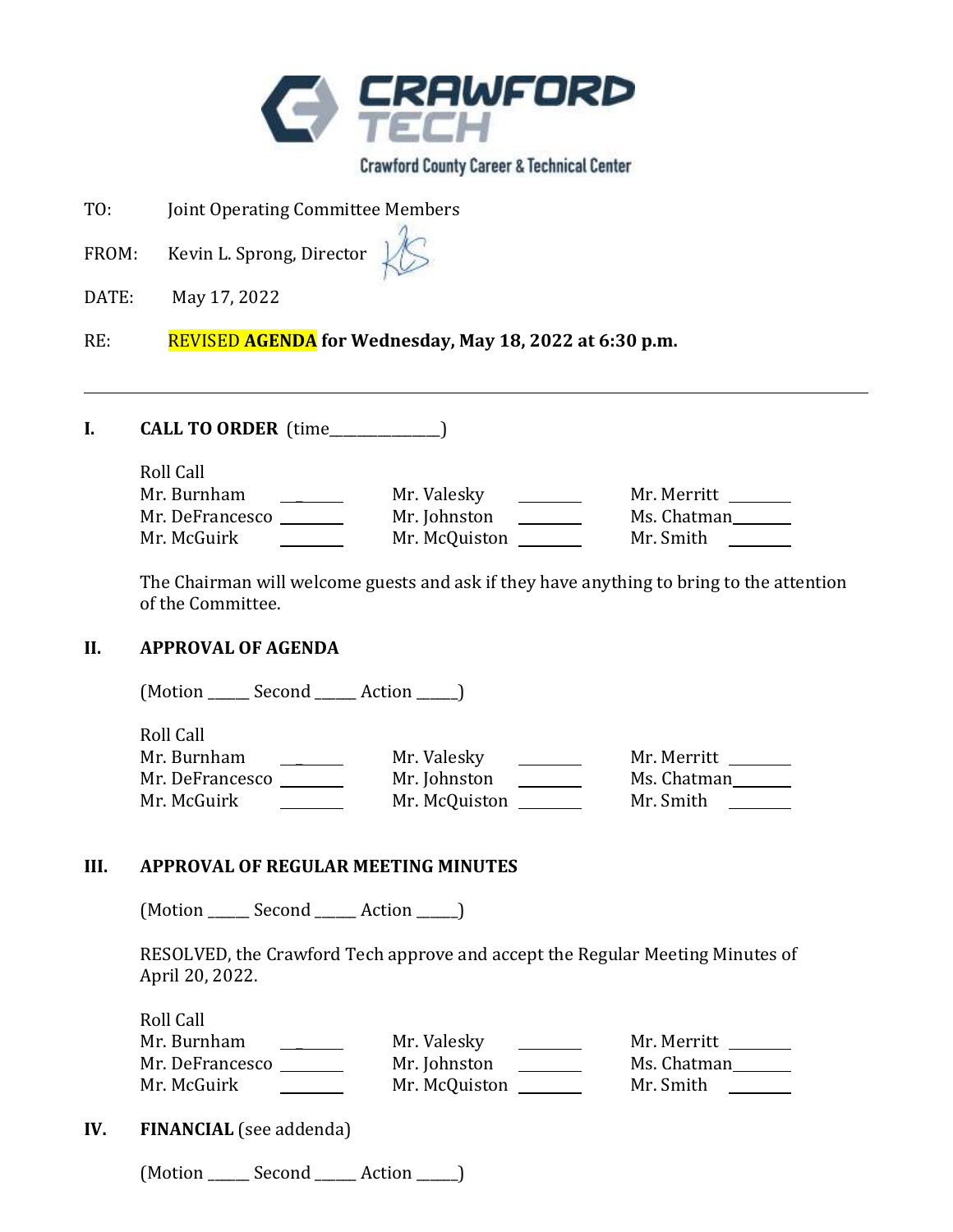RESOLVED, the Crawford Tech JOC approve and accept the following financial items:

- **A. Expenditures**  General Fund bills for March and April totaling \$413,313.39 and Student Activity Fund totaling \$3,442.84 as presented to the JOC members prior to the meeting for review. A copy of the listing to be made part of the minutes of this meeting.
- **B. Reports** for April as presented:
	- **1. Treasurer's Report**
	- **2. Shop Report**
	- **3. Enrollment Report** (information only)

Roll Call

| Mr. Burnham     | Mr. Valesky   | Mr. Merritt |
|-----------------|---------------|-------------|
| Mr. DeFrancesco | Mr. Johnston  | Ms. Chatman |
| Mr. McGuirk     | Mr. McQuiston | Mr. Smith   |

### **V. COMMUNICATION –**

Meadville Tribune: Best of the Best Meadville Tribune: SkillsUSA Thumbs Up

## **VI. OLD BUSINESS**

**VII. EXECUTIVE SESSION**

## **VIII. NEW BUSINESS**

#### **A. Appointments**

(Motion Second Action )

RESOLVED, the Crawford Tech JOC approve the following appointments:

1. **Depository** – First National Bank for 2022-2023.

2. **Treasurer** – Denise Bell, Confidential Secretary, for 2022-2023.

3. **Solicitor** - Quinn Law Firm for the 2022-2023 school year at a general rate of \$125.00 per hour, \$150.00 per hour for special education, litigation and employment matters.

4. **Board Secretary** – Jacquelynn Dutchcot, Business Manager, for four year term (July 1, 2022 through June 30, 2026).

5. **Chief School Administrator** – Jarrin Sperry, Conneaut School District Superintendent, for a two-year term (July 1, 2022 through June 30, 2024).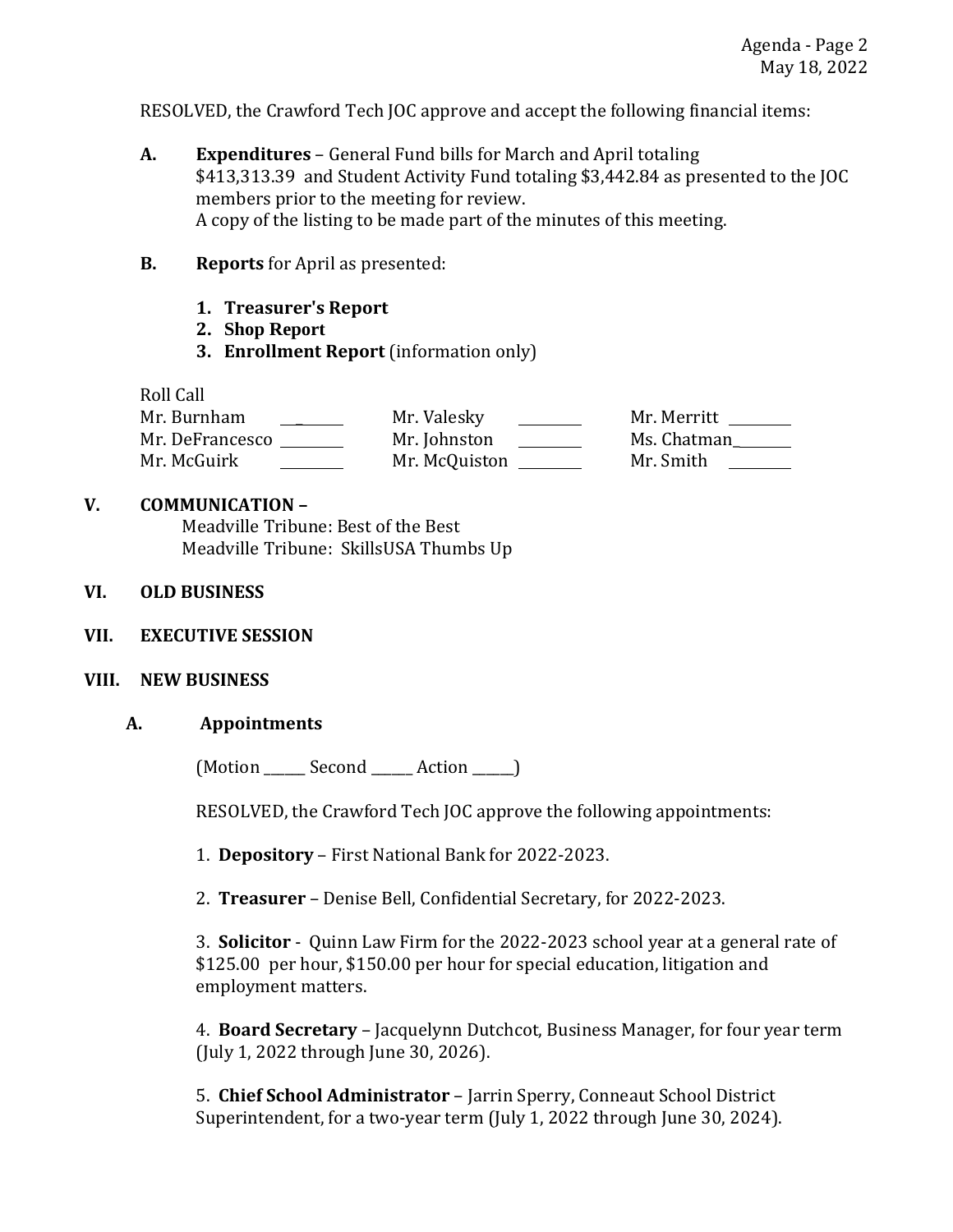Roll Call Mr. Burnham \_\_\_\_\_\_\_\_\_ Mr. Valesky \_\_\_\_\_\_\_ Mr. Merritt \_\_\_\_\_\_ Mr. DeFrancesco Mr. Johnston Ms. Chatman Mr. McGuirk **Mr. McQuiston** Mr. McQuiston Mr. Smith

#### **B. Cyber/Charter School Tuition**

(Motion \_\_\_\_\_\_ Second \_\_\_\_\_\_ Action \_\_\_\_\_\_)

RESOLVED, the Crawford Tech JOC approve that sending schools be charged tuition in the amount of \$14,174.58 per Cyber/Charter student attending the Crawford Tech for the 2022-2023 year.

Roll Call

| Mr. Burnham     | Mr. Valesky   | Mr. Merritt |
|-----------------|---------------|-------------|
| Mr. DeFrancesco | Mr. Johnston  | Ms. Chatman |
| Mr. McGuirk     | Mr. McQuiston | Mr. Smith   |

#### **New Information**

**C. Personnel**

(Motion \_\_\_\_\_\_ Second \_\_\_\_\_\_ Action \_\_\_\_\_\_)

1. RESOLVED, the Crawford Tech JOC approve the Compensation Plan for the Practical Nursing Coordinator for July 1, 2022 through June 30, 2023 as presented and reviewed in the Executive Session. A copy of the aforementioned document shall be retained in the office of the Board Secretary.

#### **New Information**

2. RESOLVED, the Crawford Tech JOC approve Don Quindardo, Instructor Aide, for an intermittent Family Medical Leave of Absence for up to 12 weeks.

#### **New Information**

3.RESOLVED, the Crawford Tech JOC approve John Fuller, Auto Collision Instructor, for a Family Medical Leave of Absence for up to 12 weeks.

Roll Call

| Mr. Burnham     | Mr. Valesky   | Mr. Merritt |
|-----------------|---------------|-------------|
| Mr. DeFrancesco | Mr. Johnston  | Ms. Chatman |
| Mr. McGuirk     | Mr. McQuiston | Mr. Smith   |

#### **D. Student Nurse Organization**

(Motion \_\_\_\_\_\_ Second \_\_\_\_\_\_ Action \_\_\_\_\_\_)

RESOLVED, that the Crawford Tech JOC approve the S.N.O. Advisor and Student Representative for 2021-2022 school year as presented.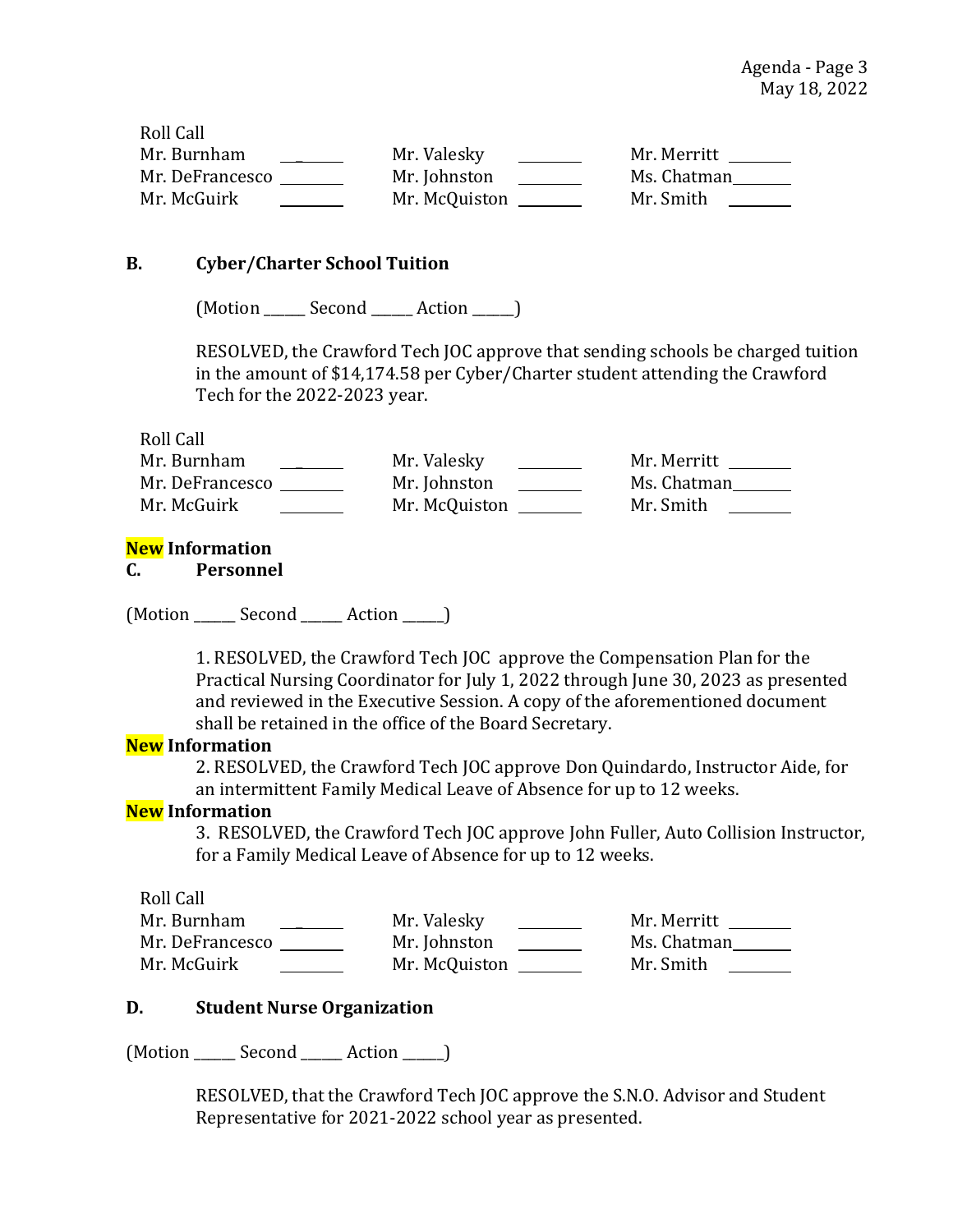Roll Call Mr. Burnham \_ Mr. Valesky Mr. Merritt Mr. DeFrancesco Mr. Johnston Ms. Chatman Mr. McGuirk Mr. McQuiston Mr. Smith

## **E. Practical Nursing Program Policy –First Reading**

Motion \_\_\_\_\_\_ Second \_\_\_\_\_\_ Action \_\_\_\_\_\_)

RESOLVED, the Crawford Tech JOC approve the first reading of the Practical Nursing COVID Exemption Policy as presented.

Roll Call

| Mr. Burnham     | Mr. Valesky   | Mr. Merritt |
|-----------------|---------------|-------------|
| Mr. DeFrancesco | Mr. Johnston  | Ms. Chatman |
| Mr. McGuirk     | Mr. McQuiston | Mr. Smith   |

#### **F. Pirrello Enterprises Inc.**

(Motion \_\_\_\_\_\_ Second \_\_\_\_\_\_ Action \_\_\_\_\_\_)

RESOLVED, the Crawford Tech JOC approve the agreement with Pirrello Enterprises Inc. for shredding services as presented.

Roll Call

| Mr. Burnham     | Mr. Valesky   | Mr. Merritt |
|-----------------|---------------|-------------|
| Mr. DeFrancesco | Mr. Johnston  | Ms. Chatman |
| Mr. McGuirk     | Mr. McQuiston | Mr. Smith   |

# **G. Liability Insurance and Workman's Compensation Coverage**

(Motion Second Action )

RESOLVED, the Crawford Tech JOC approve the renewal of the Liability/Workers' Compensation coverage for the 2022-2023 year as presented.

Roll Call Mr. Burnham \_ Mr. Valesky Mr. Merritt Mr. DeFrancesco Mr. Johnston Ms. Chatman Mr. McGuirk \_\_\_\_\_\_\_\_\_\_ Mr. McQuiston \_\_\_\_\_\_\_ Mr. Smith \_\_\_\_\_

#### **H. Travel**

(Motion \_\_\_\_\_\_ Second \_\_\_\_\_\_ Action \_\_\_\_\_\_)

RESOLVED, the Crawford Tech JOC approve:

1. Jacquelynn Dutchcot, Business Manager and Christine Lynch, Bookkeeper-Beaver Valley Intermediate Unit on May 26, 2022 for **2022 Year End Training ProSoft**. The cost to the JOC for mileage and registration is approximately \$148.57.